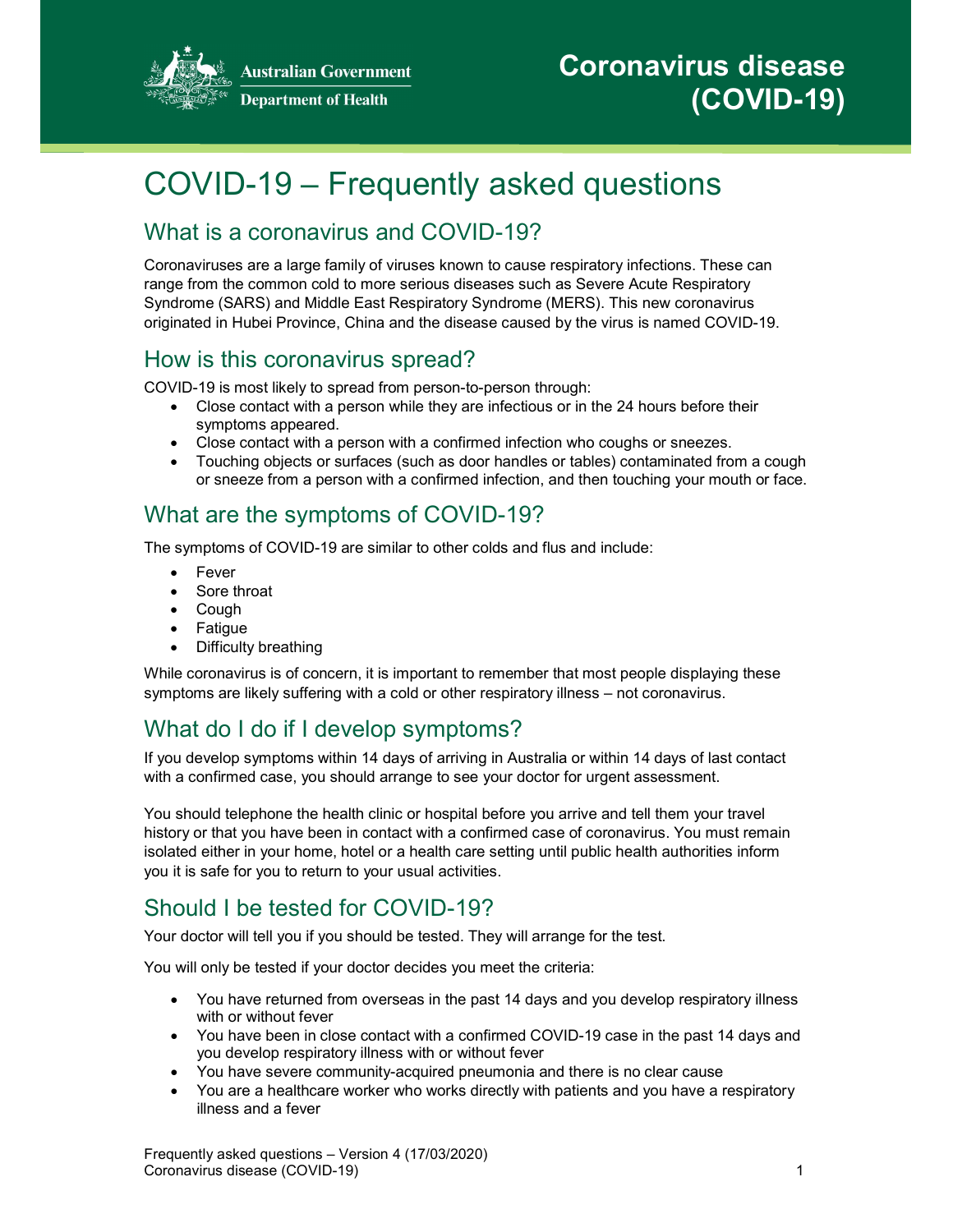If you meet any of these criteria, your doctor can request you are tested for COVID-19. It is important to remember that many people with symptoms similar to COVID-19 will not have the virus. Only suspected cases are tested to ensure our labs are able to cope with the demand. There is no need to test people who feel well and do not meet the criteria above.

#### Who needs to isolate?

All people who arrive in Australia from midnight 15 March 2020, or think they may have been in close contact with a confirmed case of coronavirus, are required to self-isolate for 14 days.

## Someone I live with is getting tested for COVID-19. Should I self-isolate and get tested as well?

If a household member is a suspected case, you may need to be isolated. This will be determined by your public health unit on a case-by-case basis. Your public health unit will contact you if you need to isolate. For more information, read our fact sheet on home isolation.

### What does isolate in your home mean?

If you have been diagnosed with COVID-19, you must stay at home to prevent it spreading to other people. You might also be asked to stay at home if you may have been exposed to the virus.

Staying at home means you:

- do not go to public places such as work, school, shopping centres, childcare or university
- ask someone to get food and other necessities for you and leave them at your front door
- $\bullet$  do not let visitors in only people who usually live with you should be in your home

You do not need to wear a mask in your home. If you need to go out to seek medical attention, wear a surgical mask (if you have one) to protect others.

You should stay in touch by phone and on-line with your family and friends. For more information, read our fact sheet on home isolation

# What is social distancing?

Social distancing is one way to help slow the spread of viruses such as COVID-19. Social distancing includes staying at home when you are unwell, avoiding large public gatherings if they're not essential, keeping a distance of 1.5 metres between you and other people whenever possible and minimising physical contact such as shaking hands, especially with people at higher risk of developing serious symptoms, such as older people and people with existing health conditions.

There's no need to change your daily routine, but taking these social distancing precautions can help protect the people in our community who are most at risk.

# Who is most at risk of a serious illness?

Some people who are infected may not get sick at all, some will get mild symptoms from which they will recover easily, and others may become very ill, very quickly. From previous experience with other coronaviruses, the people at most risk of serious infection are:

- People with compromised immune systems (e.g. cancer).
- Elderly people.
- Aboriginal and Torres Strait Islander people, as they have higher rates of chronic illness.
- People with chronic medical conditions.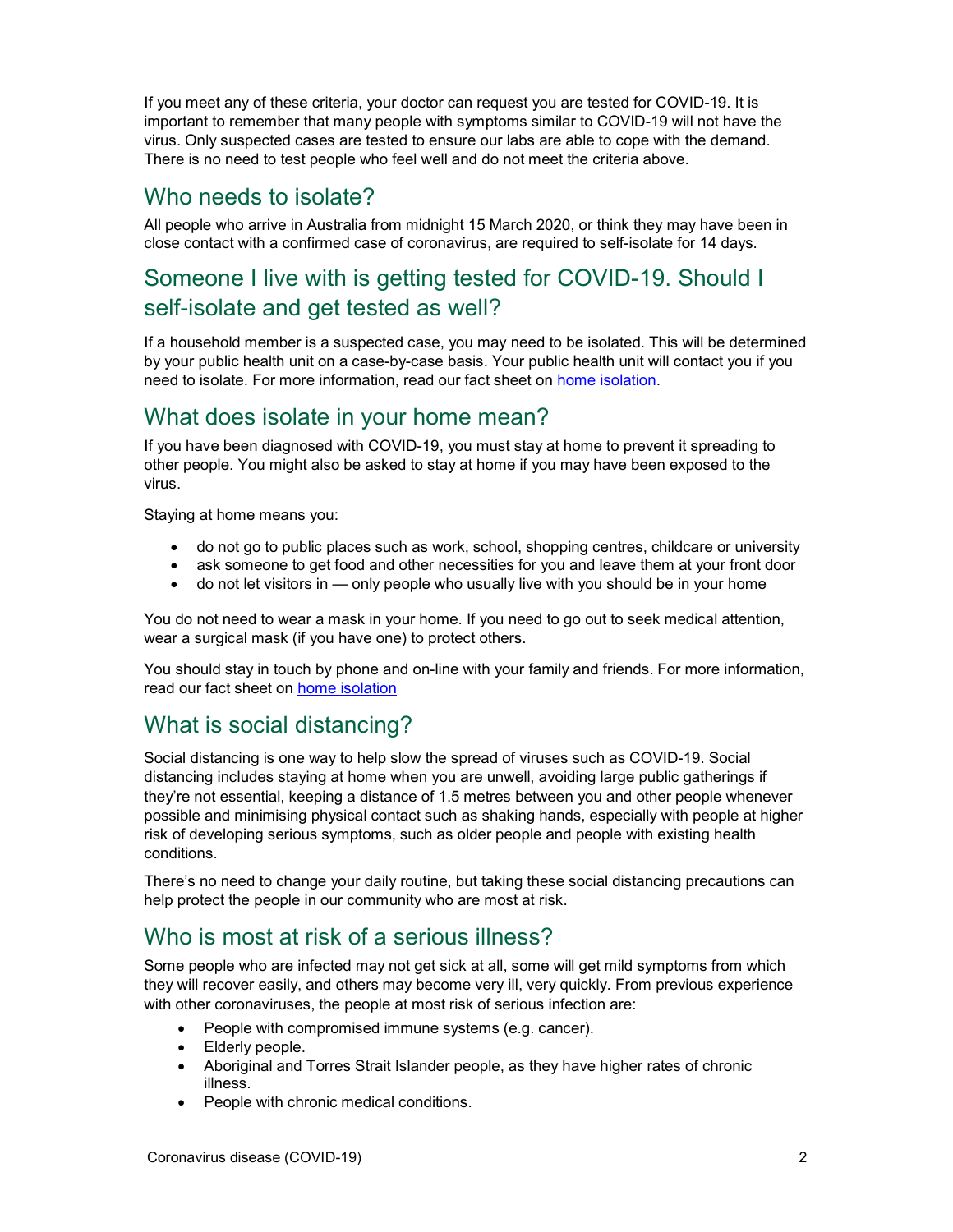- People in group residential settings.
- People in detention facilities.
- Very young children and babies.\*

\*At this stage the risk to children and babies, and the role children play in the transmission of COVID-19, is not clear. However, there has so far been a low rate of confirmed COVID-19 cases among children, relative to the broader population.

#### How is the virus treated?

There is no specific treatment for coronaviruses. Antibiotics are not effective against viruses. Most of the symptoms can be treated with supportive medical care.

### How can we help prevent the spread of coronavirus?

Practising good hand and sneeze/cough hygiene and keeping your distance from others when you are sick is the best defence against most viruses. You should:

- Wash your hands frequently with soap and water, before and after eating, and after going to the toilet.
- Cover your cough and sneeze, dispose of tissues, and use alcohol-based hand sanitiser.
- $\bullet$  If unwell, avoid contact with others (stay more than 1.5 metres from people).
- Exercise personal responsibility for social distancing measures.

### Can I visit family and friends in aged care facilities?

The outbreak of any virus in aged care facilities can cause significant problems. However COVID-19 is a health risk for older people. In order to protect older people, restrictions apply. Do not visit aged care facilities if you have:

- returned from overseas in the last 14 days
- been in contact with a confirmed case of COVID-19 in the last 14 days
- have a fever or symptoms of a respiratory infection (e.g. cough, sore throat, shortness of breath)

From 1 May you must have your influenza vaccination in order to visit an aged care facility.

The Government has also announced that aged care facilities must take extra precautions when it comes to visits, including:

- Ensuring visits are kept short.
- Ensuring visits are kept to a maximum of two visitors, including doctors, at a time.
- Ensuring that visits are in a resident's room, outdoors, or in a specific area designated by the facility and not in communal areas.
- There be no large group visits or gatherings, including social activities or entertainment.
- School groups of any size are not to visit.
- Children under the age of 16 are not permitted, except in special circumstances.

If visiting family and friends in residential aged care facilities is not possible, it's important to keep in touch via phone and video calls, send postcards, photos or artwork, or videos.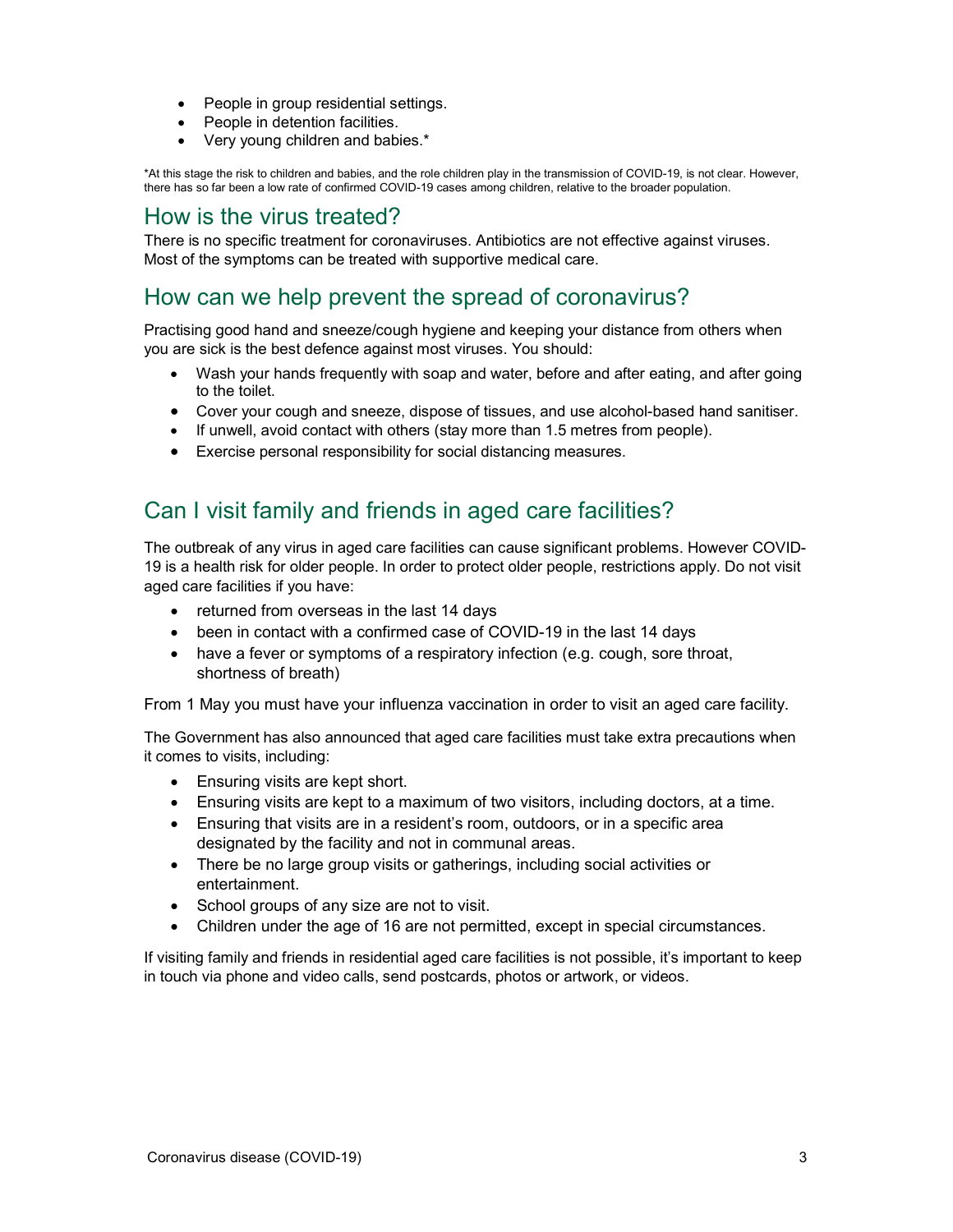# Can I go to public gatherings such as concerts and sporting events?

Currently, Australia does not have widespread community transmission of COVID-19. To help slow the spread, the Australian Government has advised, effective from Monday 16 March that organised, non-essential gatherings should be limited to 500 people.

Non-essential meetings or conferences of critical workforces, such as health care professionals and emergency services, should also be limited. This advice does not include workplaces, schools, universities, shops, supermarkets, public transport and airports.

To protect vulnerable Australians, the Government has also advised reducing visitors to all residential aged care facilities and remote Aboriginal and Torres Strait Islander communities.

These precautions are most important for people over 60, particularly if they have a chronic condition.

## What about indoor events like the gym, bars, movies and restaurants?

From 18 March 2020, non-essential, organised indoor gatherings of more than 100 people will no longer be permitted. Gatherings of less than 100 people should follow extra precautions, including:

- Considering the size of the space, the number of people in it, and how much room people have to move around safely. People should be able to keep 1.5 metres apart.
- Hand hygiene products such as soap and water and suitable bins must be available. These must be frequently cleaned.
- You must stay at home if you are feeling unwell.
- You should not spend more than two hours somewhere there is a lot of movement and interaction such as a bar or nightclub.
- You should not spend more than four hours in venues where movement is limited, such as theatres, restaurants, cinemas, and sporting events.
- Maximum capacity requirements at venues should be reconsidered if above 100.

Gyms, bars, restaurants and cinema do not need to close at the moment – as long as they follow the social distancing precautions and practice good hygiene.

#### What about public transport like planes, buses, trains, ride shares and taxis?

All Australians should reconsider non-essential travel. While the risk of contracting COVID-19 on a plane is low, non-essential travel is not recommended.

Most public transport is considered to be essential. However the Government does recommend that employers offer flexible working arrangements to minimise the number of people catching public transport at any one time. Long distance services carry a higher risk of infection and should be reconsidered at this time.

The Spirit of Tasmania is considered an essential service and will still operate.

If possible, sit in the back seat of taxis and ride share vehicles.